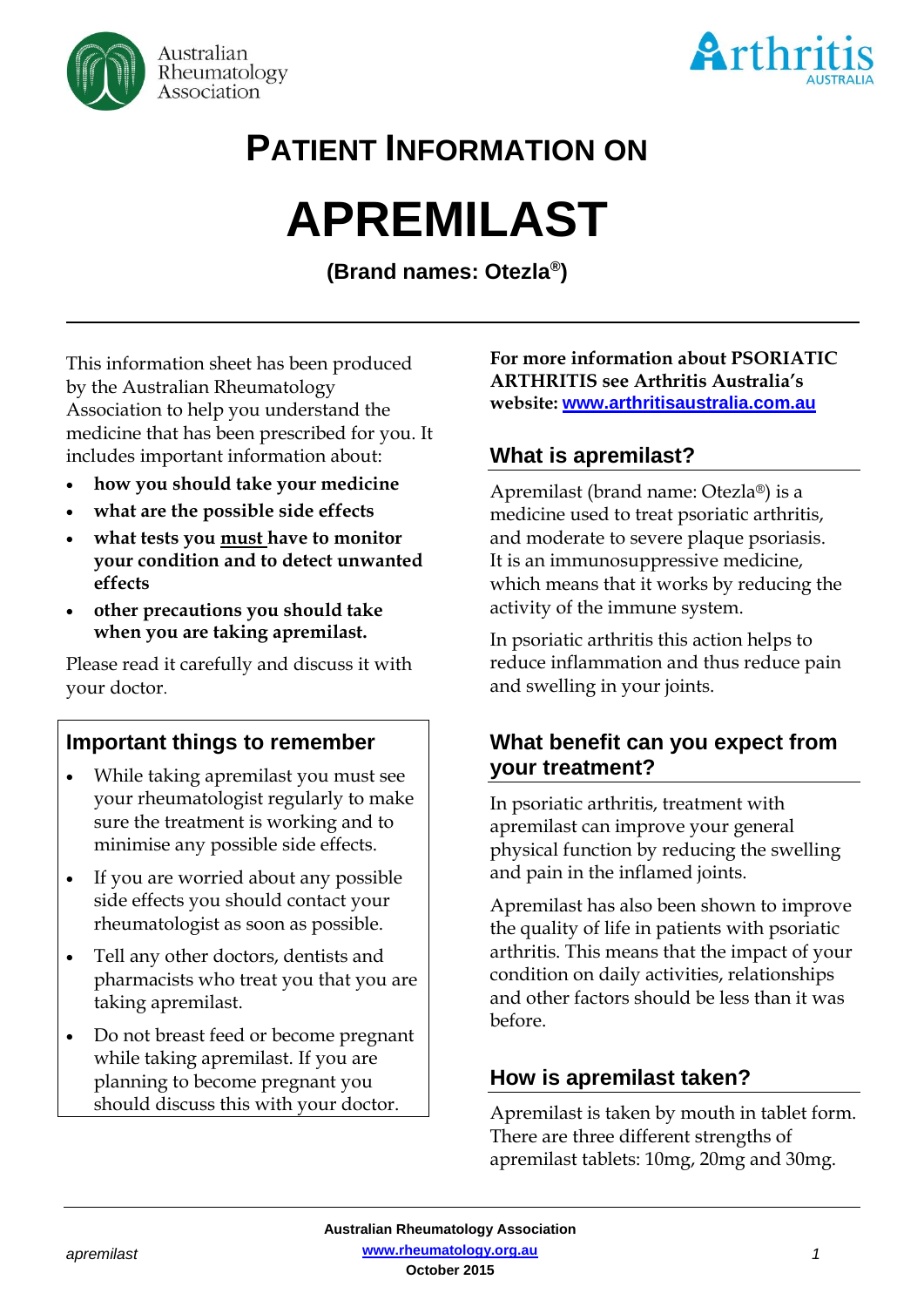Sometimes when you start apremilast tablets, you may feel sick, get indigestion or an upset stomach or diarrhoea. To reduce the risk of these side effects, your doctor will start you on a treatment 'Starter pack' which starts at a much lower dosage.

Your treatment will start at the lower dose and will gradually be increased (also called "titrated") over the first 6 days of treatment. The 'Starter pack' has a schedule of which tablets to take, morning and night, during these first 6 days.

After the titration period, the usual dose is 30mg twice daily: one 30mg tablet in the morning and one 30mg tablet in the evening. By the end of day 6 you will have reached this recommended dose.

### *How to take apremilast*

The tablets should be swallowed whole, not chewed or broken, with water. They can be taken with or without food.

Do not crush, split or chew the tablets.

Apremilast may be used with other arthritis medicines including:

- other Disease Modifying Anti-Rheumatic Drugs (DMARDs) such as methotrexate;
- steroid medicines such as prednisolone or cortisone injections into the joint;
- anti-inflammatory medicines (NSAIDs) such as naproxen (Naprosyn) or ibuprofen (Brufen, Nurofen);
- simple pain medicines such as paracetamol.

There are separate information sheets for the medicines mentioned above.

# *When to take apremilast*

Take your apremilast at the same time each day, one tablet in the morning and one in the evening.

If you have severe kidney problems your doctor may tell you to only take apremilast once a day, in the morning.

## *How long to take apremilast*

Your doctor will tell you how long to continue taking your apremilast tablets. Do not stop taking your treatment unless advised by your doctor or unless side effects develop.

# *If you forget to take it*

Take it as soon as you remember. If it is close to the time for the next dose, just skip the missed dose. Take the next dose at the regular time. Do not take a double dose to make up for the dose that you missed. If you are not sure what to do, ask your doctor or pharmacist.

# **Are there any side effects?**

You might experience side effects with your treatment. Tell your doctor if you are concerned about possible side effects.

### *Most common possible side effects*

- The most common side effects that may occur when taking apremilast are those affecting the stomach and bowel. These effects can include *excessive wind, bowel discomfort, loss of appetite, nausea* (feeling sick) and *diarrhoea*. These side effects often lessen after a few weeks of treatment. Starting apremilast with a lower dose in the 'Starter pack' helps to reduce the chance of these side effects.
- Other common side effects with apremilast include weight loss, skin rash, tiredness or difficulty sleeping, cough, cold or runny nose, headaches, increased blood pressure and back pain. These side effects, if they occur, often lessen with continued treatment.